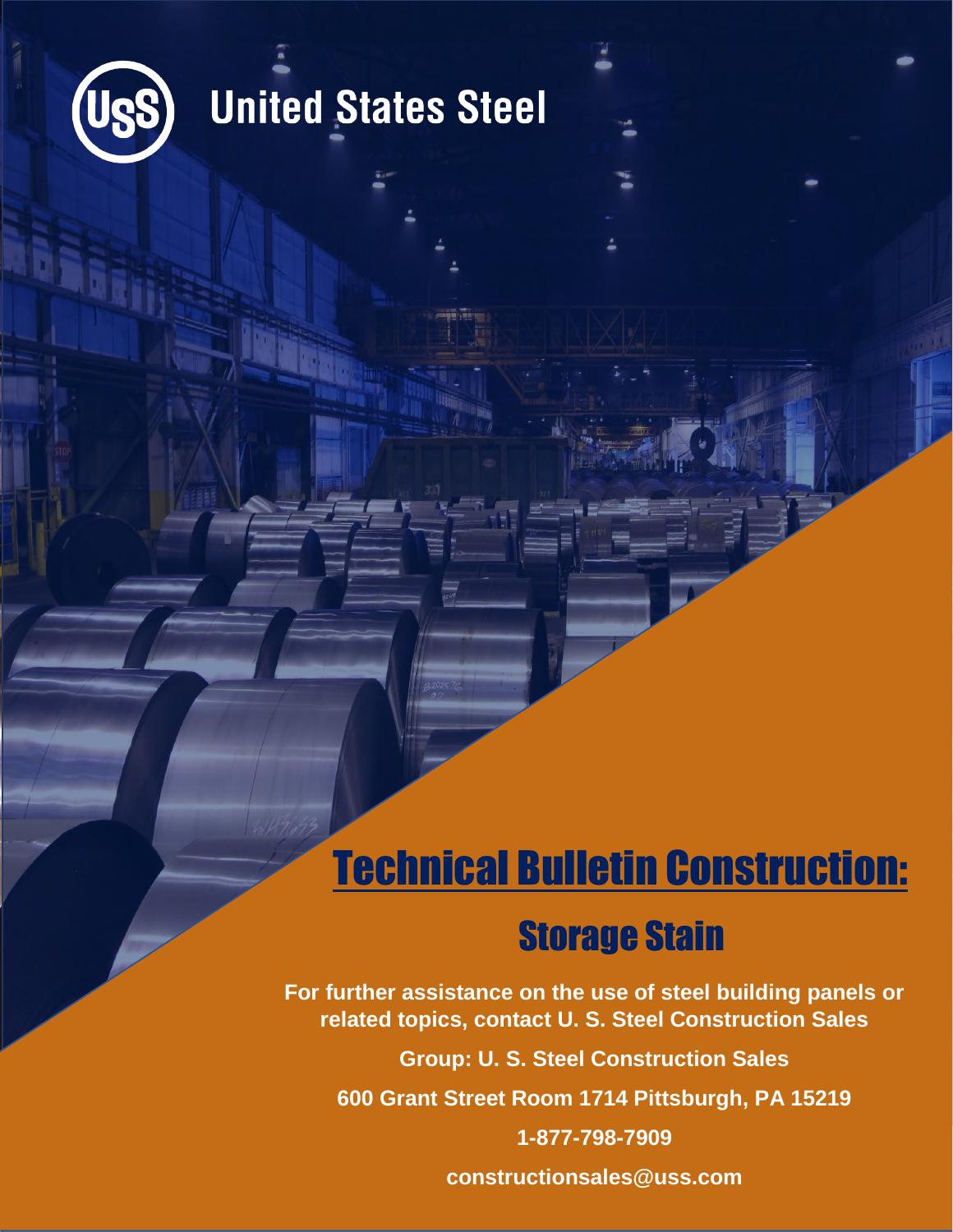The material in this paper is intended for general information only. Any use of this material in relation to any specific application should be based on independent examination and verification of its unrestricted availability for such use, and a determination of suitability for the application by professionally qualified personnel. No license under any United States Steel Corporation patents or other proprietary interest is implied by the publication of this paper. Those making use of or relying upon the material assume all risks and liability arising from such use or reliance.



For further assistance on the use of steel building panels or related topics, contact U. S. Steel Construction Sales Group:

> U. S. Steel Construction Sales 600 Grant Street Room 1714 Pittsburgh, PA 15219 1-877-798-7909 constuctionsales@uss.com



**United States Steel** 

### **What is Storage Stain?**

Metallic coated steel products, such as hot-dip galvanized and GALVALUME<sup>®1</sup> Coated Sheet Steel, owe much of their excellent corrosion resistance properties to a protective oxide which is formed and replenished when their surfaces are exposed to freely circulating air. However, if the same surfaces are exposed to moisture for prolonged periods of time, in the absence of freely circulating air, white or black corrosion products begin to develop. Such conditions can occur when moisture is trapped between the laps of a coil of hot-dip galvanized or GALVALUME<sup>®</sup> Coated Sheet Steel. The same conditions can also occur when moisture is trapped between the stacks or bundles of improperly stored formed panels at a construction site. The ensuing white, black or intermediate gray corrosion products are commonly referred to as storage stain.

Figure 1 shows an example of a black storage stain on a roof panel. Figure 2 shows an example of white rust storage stain on a hot-dip galvanized coil. Staining can also occur when moisture permeates between a strippable film and the metal coating. This unique "worm tracking" pattern is a combination of black and white corrosion product as shown in Figure 3.

Once the storage stain is formed, it is very difficult to remove. It is not only aesthetically unappealing, it can also indicate permanent damage to the integrity of the products depending on the amount of time the product has been stored under the improper conditions. The only practical option is to prevent storage stain from occurring in the first place.







Figure 1. Black storage stain on a GALVALUME<sup>®</sup> roof panel.

Figure 2. White rust on the surface and sidewall of a galvanized coil.

Figure 3. Stain on a GALVALUME® roof panel under strippable coating.

### **Preventing of Storage Stain in Coils**

To prevent storage stain, manufacturers of galvanized and GALVALUME<sup>®</sup> Coated Sheet Steel use two basic principles: prevent water from penetrating the laps of coils and reduce the corrosive effect of moisture should it penetrate the coil laps.

 $^{1}$  GALVALUME® is an internationally registered trademark of BIEC International, Inc. and some of its licensed producers.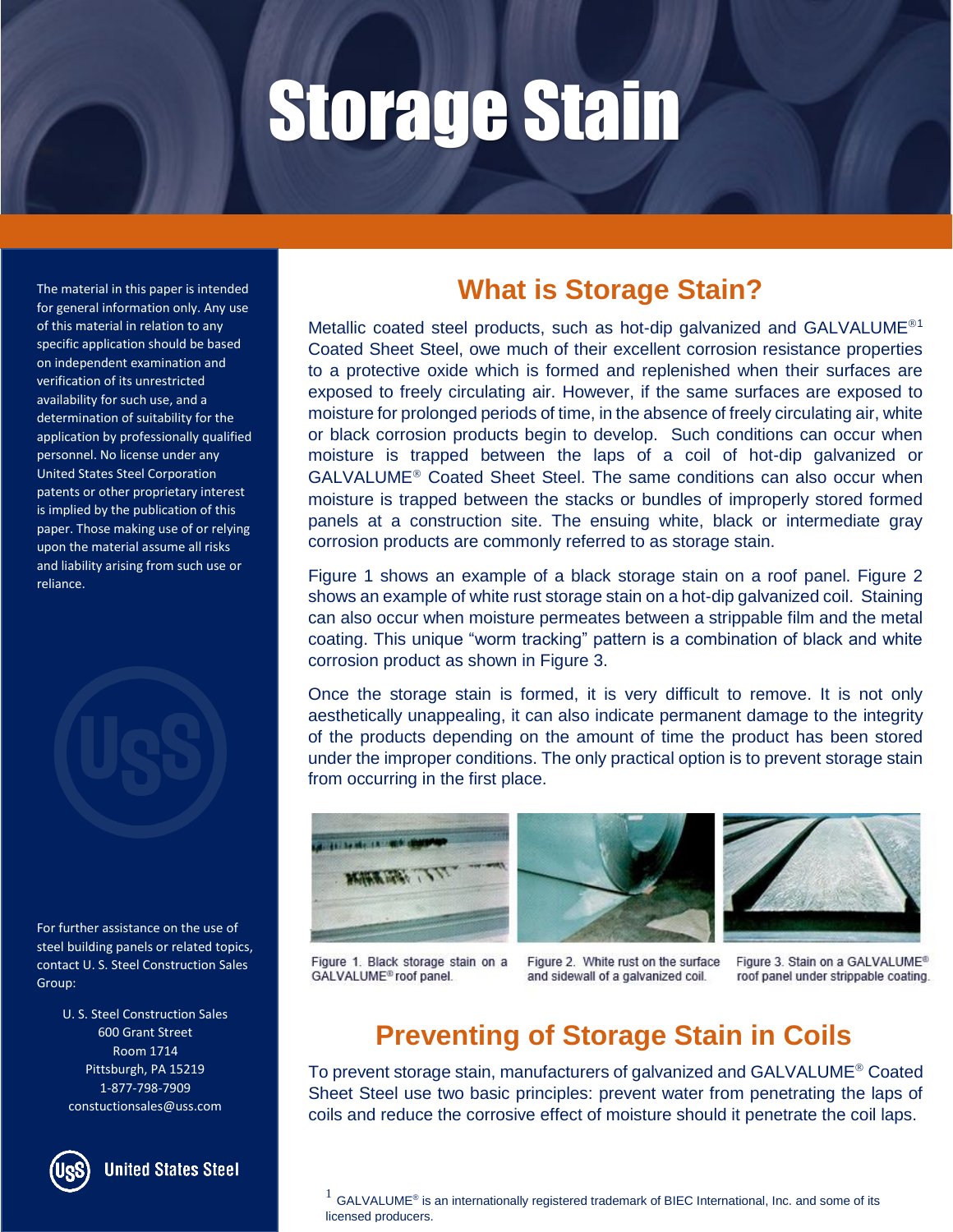The material in this paper is intended for general information only. Any use of this material in relation to any specific application should be based on independent examination and verification of its unrestricted availability for such use, and a determination of suitability for the application by professionally qualified personnel. No license under any United States Steel Corporation patents or other proprietary interest is implied by the publication of this paper. Those making use of or relying upon the material assume all risks and liability arising from such use or reliance.

For further assistance on the use of steel building panels or related topics, contact U. S. Steel Construction Sales Group:

> U. S. Steel Construction Sales 600 Grant Street Room 1714 Pittsburgh, PA 15219 1-877-798-7909 constuctionsales@uss.com



**United States Steel** 

Moisture is prevented from damaging the surfaces of coated steels in coil form by a variety of methods including:

#### **1. Passivation Treatment**

A chemical treatment is applied to the surface of coated steel products, which chemically reduces the reactivity of the coated surface with moisture. Such treatments significantly extend the storage life of coated steel products when they are stored under adverse conditions, but it cannot indefinitely prevent the occurrence of storage stain. In addition, the passivation treatments cannot always be used if the product is to be subsequently painted.

#### **2. Oiling**

The application of oil to the surface of coated products during manufacture prior to coiling is also effective in reducing moisture penetration. Two types of oils are used: slushing oils and vanishing oils. These oils generally also contain corrosion inhibitors, which can slow the effects of moisture during storage. They also provide lubrication during subsequent forming operations. Vanishing oils are often used for construction products since they are designed to evaporate during manufacturing.

#### **3. Edge Sealers**

These are more viscous oils or greases applied to the side-walls of steel products after coiling to prevent moisture from entering between the coil laps.

#### **4. Packaging**

Coils are wrapped in tear resistant, waterproof paper wrapping for transportation and storage. The papers often contain vapor phase corrosion inhibitors (VPI), which are volatile at ambient temperatures and are slowly released from the paper, and then penetrate the laps of the enclosed coil along with any water vapor that might also be present and reduce its corrosive effect.

#### **5. Storage**

If the temperature of a steel coil is lower than the dew point of the surrounding air, water from the surrounding air will condense on the surfaces of the coil. This is a condition known as "sweating". The mass of a steel coil is capable of condensing large quantities of water under such conditions. This water can penetrate the laps either by capillary action or by high humidity air penetrating the laps and subsequently condensing water on surfaces between coil laps.

Therefore, it is important to store coils of coated steel products in controlled environments so that the dew point of the ambient air is always below the temperature of the coils being stored.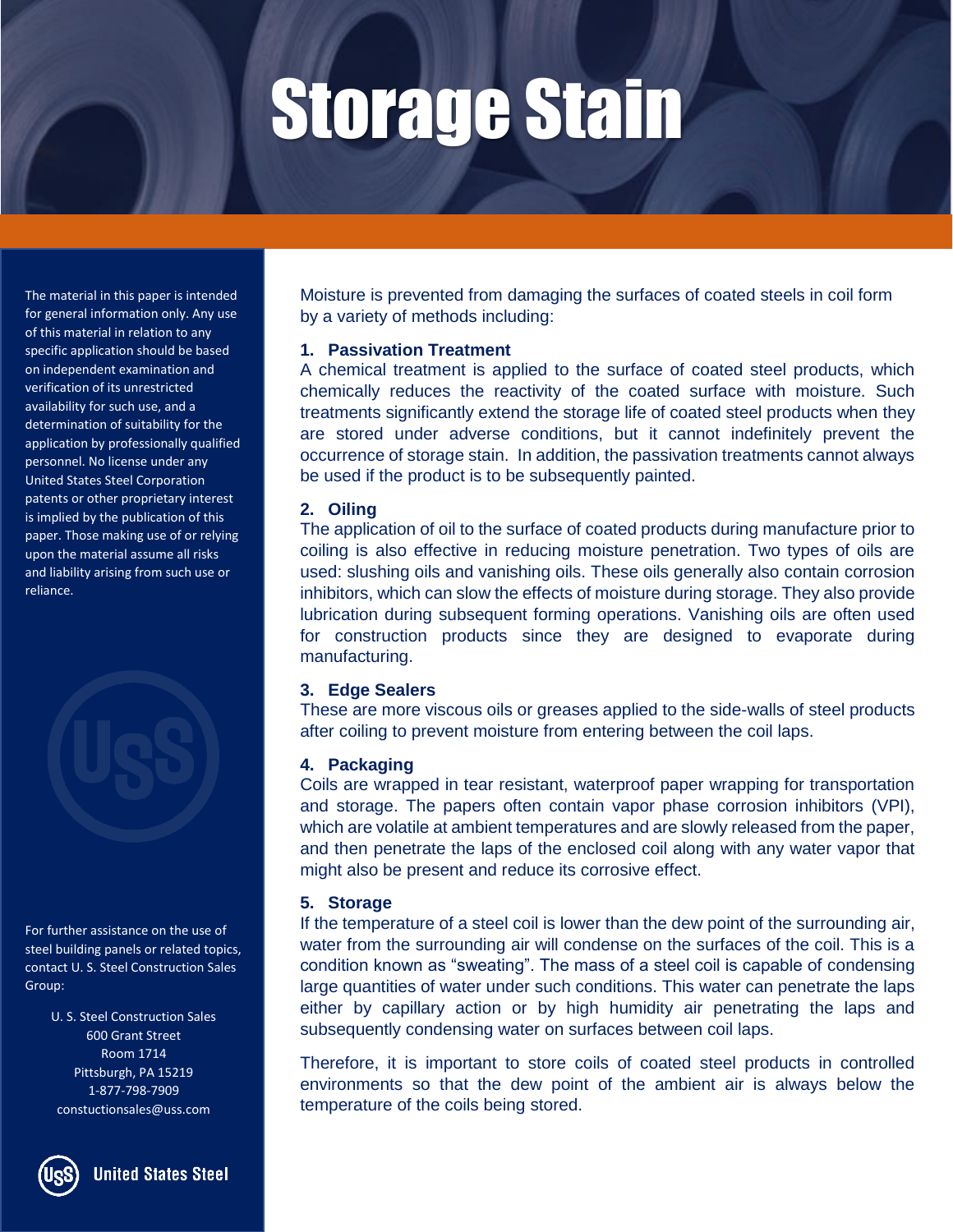The material in this paper is intended for general information only. Any use of this material in relation to any specific application should be based on independent examination and verification of its unrestricted availability for such use, and a determination of suitability for the application by professionally qualified personnel. No license under any United States Steel Corporation patents or other proprietary interest is implied by the publication of this paper. Those making use of or relying upon the material assume all risks and liability arising from such use or reliance.



For further assistance on the use of steel building panels or related topics, contact U. S. Steel Construction Sales Group:

> U. S. Steel Construction Sales 600 Grant Street Room 1714 Pittsburgh, PA 15219 1-877-798-7909 constuctionsales@uss.com



**United States Steel** 

### **Storage and Handling of Formed Panels**

Formed panels are normally stacked and bundled for shipment and storage. This also introduces conditions for storage stain if enough care is not taken in the packaging and storage of these bundles.

Paper wrapping should be used to protect the bundles of material from dirt and moisture. Plastic or other non-breathing material should not be used for wrapping bundles because these materials prevent air passage and tend to trap moisture in the bundle. The top wrapping sheet of each bundle should lap **over** the bottom paper, to prevent rainwater from entering the bundle (see Figure 4). All panel bundles should be accompanied by a tag or other listing that clearly describes each bundle's contents.

Each bundle should be inspected upon receipt, and any damage, corrosion or wet material must be noted on the delivery documents. Wet material should be dried according to the panel manufacturer's instructions. Panels and accessories should not be stored in a wet condition.



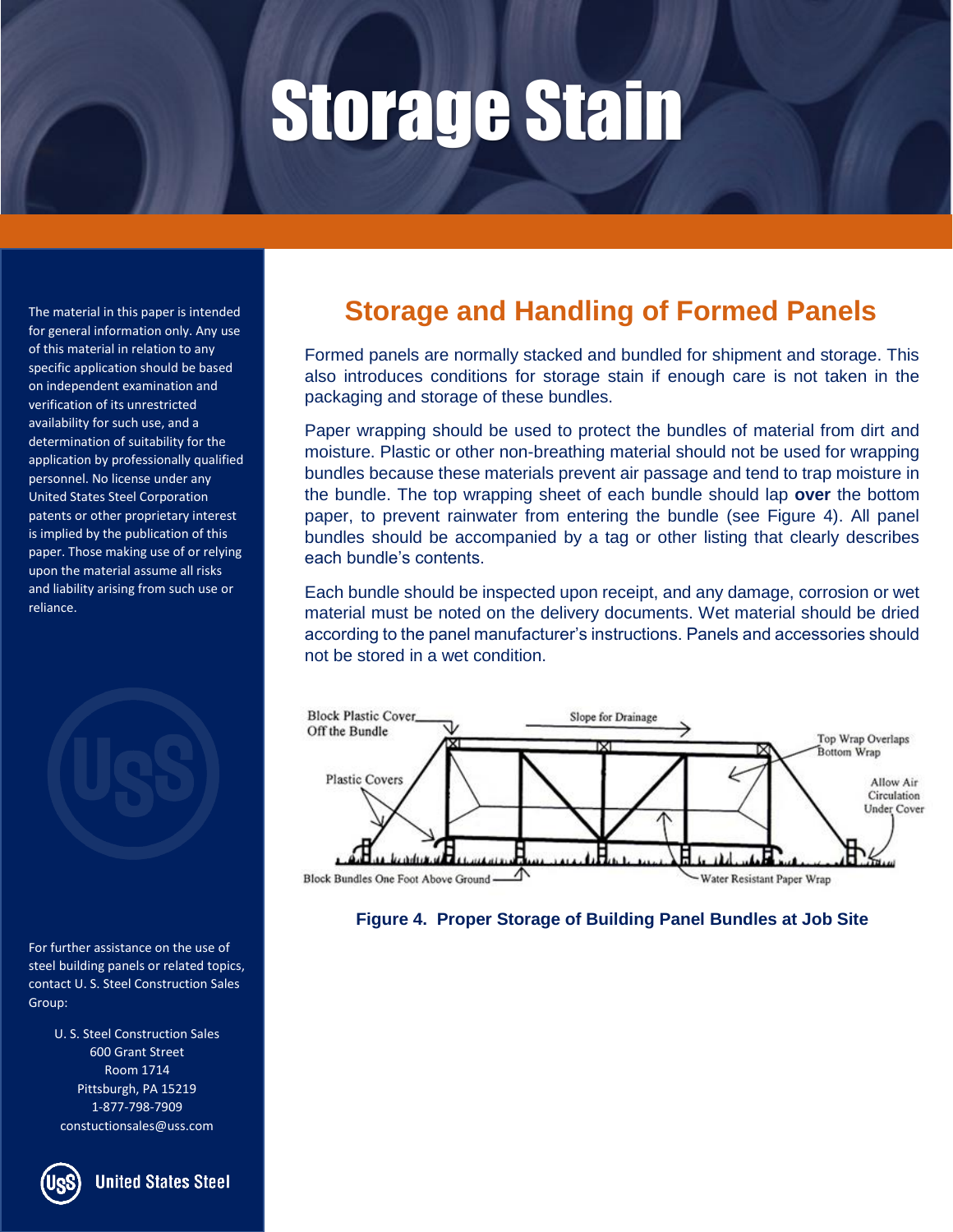The material in this paper is intended for general information only. Any use of this material in relation to any specific application should be based on independent examination and verification of its unrestricted availability for such use, and a determination of suitability for the application by professionally qualified personnel. No license under any United States Steel Corporation patents or other proprietary interest is implied by the publication of this paper. Those making use of or relying upon the material assume all risks and liability arising from such use or reliance.

For further assistance on the use of steel building panels or related topics, contact U. S. Steel Construction Sales Group:

> U. S. Steel Construction Sales 600 Grant Street Room 1714 Pittsburgh, PA 15219 1-877-798-7909 constuctionsales@uss.com



**United States Steel** 

### **Storage at the Job Site**

It is recommended that panel bundles be stored under a roof whenever possible. If panel bundles are stored outside, the following list of requirements should be adhered to:

- 1. The storage area should be reasonably level and should be located to minimize handling of bundles during the construction process.
- 2. When storing on bare ground, place a plastic ground cover under the bundles to minimize condensation on the panels.
- 3. Store bundles at least 12 inches above ground level to allow air circulation beneath the bundle, and to prevent rising water from entering the bundle.
- 4. Elevate one end of the bundle slightly to permit runoff of moisture from the top of the bundle or from between nested panels. Water-resistant paper will not provide long-term resistance to moisture penetration from puddled water on top of the bundle. A waterproof cover should be placed over the bundles, with allowance for air circulation under the cover (see Figure 4).
- 5. Inspect stored bundles daily and repair any tears or punctures in the waterresistant wrapping with a compatible waterproof tape.
- 6. Re-cover opened bundles at the end of each day to prevent entry of moisture.